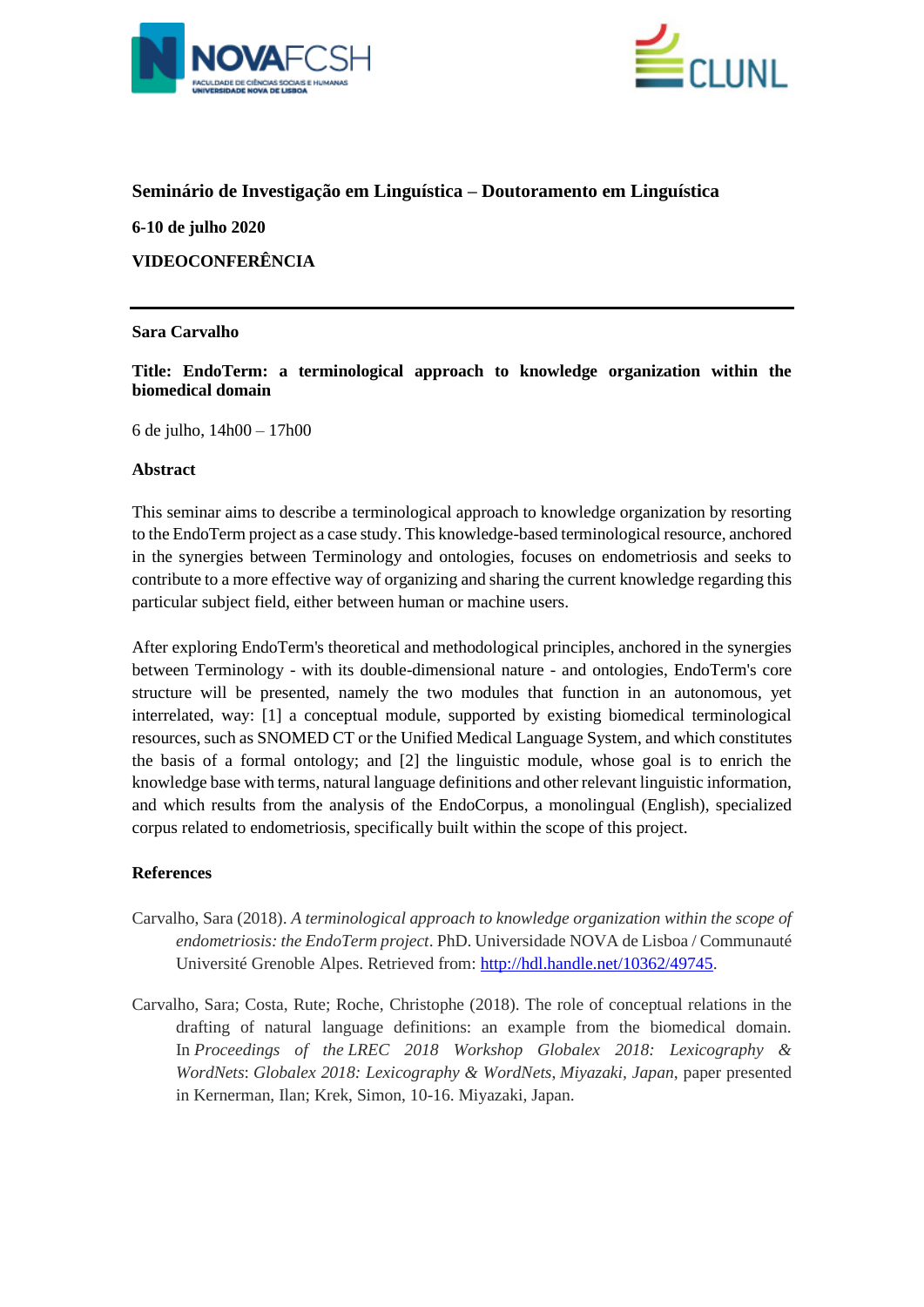



# **Bruno Almeida**

## **Terminology and ontologies in Islamic pottery studies: from knowledge to texts**

7 de julho 2020, 10h-13h

## **Abstract**

This session will focus on the relationship between terminology and applied ontology, both understood as interdisciplinary domains at the crossroads of language and knowledge. The session will be based on work carried out for the development of a knowledge-based terminological resource on Islamic pottery artefacts, which was motivated by the perceived lack of denominative harmonisation in the domain, both in Portugal and in Spain. This work consisted essentially on: (i) the development of OntoAndalus, an ontology of Islamic artefacts and other relevant concepts in archaeological pottery studies, and (ii) the semi-automatic extraction and modelling of Portuguese and Spanish terms.

## **References**

- Almeida, Bruno; Costa, Rute (2019). OntoAndalus: an ontology of Islamic artefacts for terminological purposes [Manuscript accepted for publication]. [http://semantic-web](http://semantic-web-journal.net/content/ontoandalus-ontology-islamic-artefacts-terminological-purposes)[journal.net/content/ontoandalus-ontology-islamic-artefacts-terminological-purposes.](http://semantic-web-journal.net/content/ontoandalus-ontology-islamic-artefacts-terminological-purposes)
- Almeida, Bruno; Costa, Rute; Roche, Christophe (2019). The names of lighting artefacts: extraction and representation of Portuguese and Spanish terms in the archaeology of al-Andalus. *Revue TAL*, *60*(3), 113–137. [https://www.atala.org/content/names-lighting](https://www.atala.org/content/names-lighting-artefacts-extraction-and-representation-portuguese-and-spanish-terms)[artefacts-extraction-and-representation-portuguese-and-spanish-terms.](https://www.atala.org/content/names-lighting-artefacts-extraction-and-representation-portuguese-and-spanish-terms)

### **Audria Leal & Rute Rosa**

### **Título: Multimodalidade e padrão discursivo em diferentes géneros de texto**

7 de julho, 14h-17h

### **Resumo**

Inscrevendo-se no âmbito da Linguística do Texto e do Discurso, o seminário tem como objetivo descrever algumas regularidades do funcionamento de textos de diferentes géneros. A sessão organizar-se-á em três partes: começaremos por apresentar o quadro teórico e metodológico do Interacionismo Sociodiscursivo; na segunda parte, recorreremos aos modelos da Semiótica Social e da Semiótica Sociointeracional, aplicando-os na análise de textos do género cartoon e reportagem; a terceira parte, será dedicada à apresentação do padrão discursivo como instrumento de análise de textos e de caracterização diferencial de géneros textuais, observando-se os fatores que intervêm nas regularidades observadas nos textos (singularidade) e nos géneros (genericidade).

### **Referências**

Leal, Audria (2018). As representações semióticas no gênero Reportagem em revistas publicadas em Portugal. *Linguagem em (Dis)curso* 18(2), 341-357. DOI: <http://dx.doi.org/10.1590/1982-4017-180205-10717>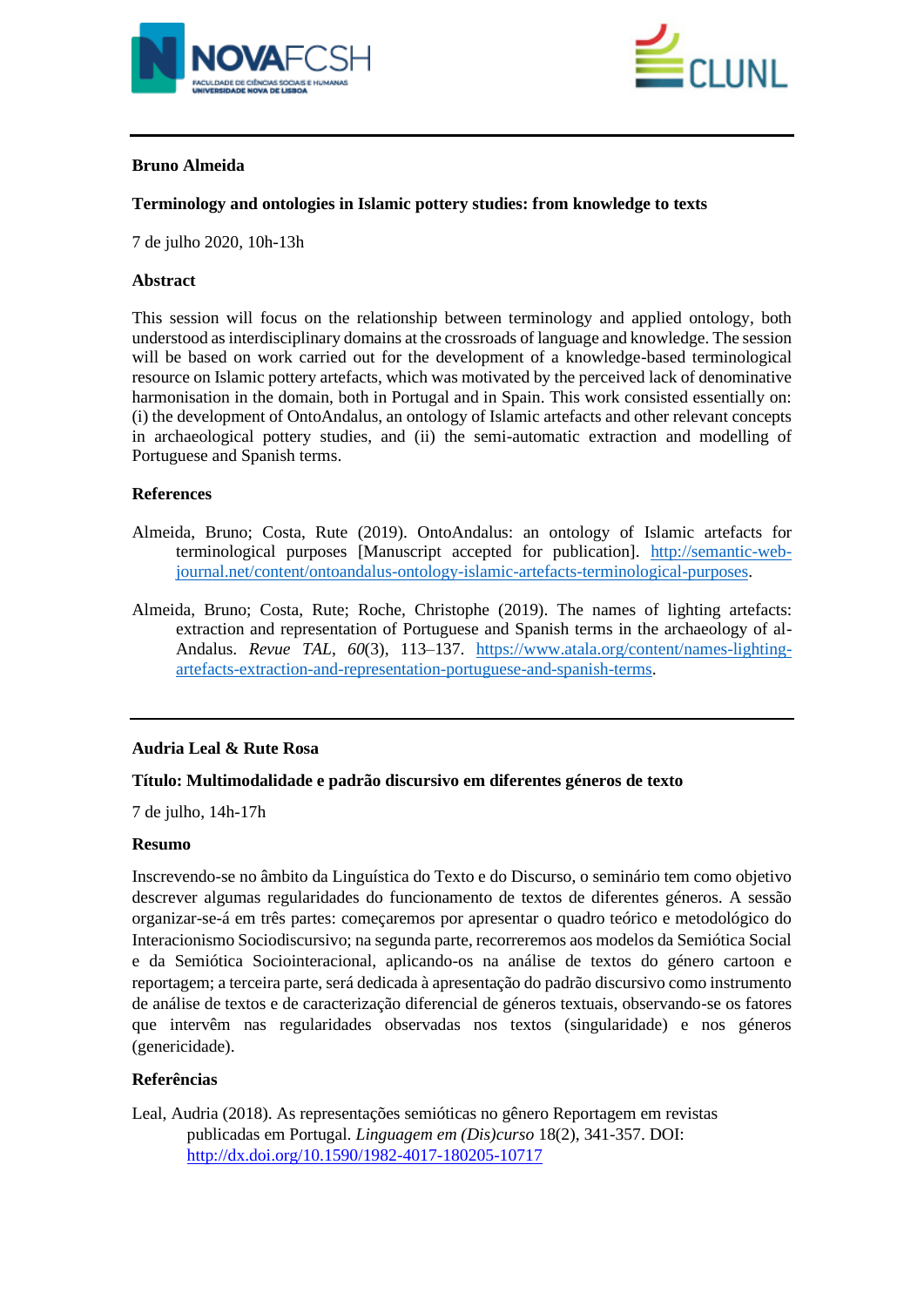



Rosa, Rute (2020). *A noção de padrão discursivo: textos e géneros em análise*. (Tese de Doutoramento) Universidade NOVA de Lisboa. Disponível em: <http://hdl.handle.net/10362/97668>

## **Milana Morozova**

## **Title: Discourse markers in text organization of the genre stand-up comedy in Portugal and in the United States**

\_\_\_\_\_\_\_\_\_\_\_\_\_\_\_\_\_\_\_\_\_\_\_\_\_\_\_\_\_\_\_\_\_\_\_\_\_\_\_\_\_\_\_\_\_\_\_\_\_\_\_\_\_\_\_\_\_\_\_\_\_\_\_\_\_\_\_\_\_\_\_\_\_\_\_\_\_

8 de julho 2020, 10h-13h

### **Abstract**

In this session, conversational discourse markers (e.g. *well*, *you know*, *bem*, *quer dizer*) are seen as a genre parameter of stand-up comedy, i.e. a characteristic trait that constitutes the genre's identity. This assumption is based on the fact that stand-up comedy is typically described as a conversational form of art and, therefore, similar to any interactive spoken practice, it is rich in discourse markers. The research to be presented explores the frequency, the functions, the distribution, the position and the role of the selected range of conversational discourse markers in text organization of the genre stand-up comedy. The results showed that there are three main tendencies regarding the implementation of this genre parameter in concrete texts (in American English and European Portuguese). These tendencies will be discussed in more detail along the session.

### **References**

- Morozova, Milena A. (2019). *The role of discourse markers in text organization of the genre stand-up comedy in Portugal and in the United States* [PhD thesis]. Universidade NOVA de Lisboa, Portugal. Avalilable at [https://run.unl.pt/handle/10362/80825?mode=full.](https://run.unl.pt/handle/10362/80825?mode=full)
- Morozova, Milena A. (in print). Conversational discourse markers in stand-up comedy: *you know* and *sabem*. In I. M. Duarte &. R. P. de León (eds), *Marcadores discursivos. O português como referência contrastiva* (pp. 187-205). Frankfurt: Peter Lang Publishing.

\_\_\_\_\_\_\_\_\_\_\_\_\_\_\_\_\_\_\_\_\_\_\_\_\_\_\_\_\_\_\_\_\_\_\_\_\_\_\_\_\_\_\_\_\_\_\_\_\_\_\_\_\_\_\_\_\_\_\_\_\_\_\_\_\_\_\_\_\_\_\_\_\_\_\_\_\_

#### **Teresa Oliveira**

### **Title: Distancing strategies in grammar and text: ways of saying without compromising**

8 de julho, 14h-17h

#### **Abstract**

This course will focus on the linguistic marking of distance, in particular the ways in which the enunciators code, in their speech, their distancing from the propositional content of their utterances. The underlying study is primarily centered on various journalistic text genres, and is based on corpus research and analysis at the interface between different linguistic levels (semantics, syntax, lexicon, discourse). Our approach privileges a transcategorial analysis aiming to clarify how different linguistic categories (modality, evidentiality, tense and aspect) interact in the construction of distancing.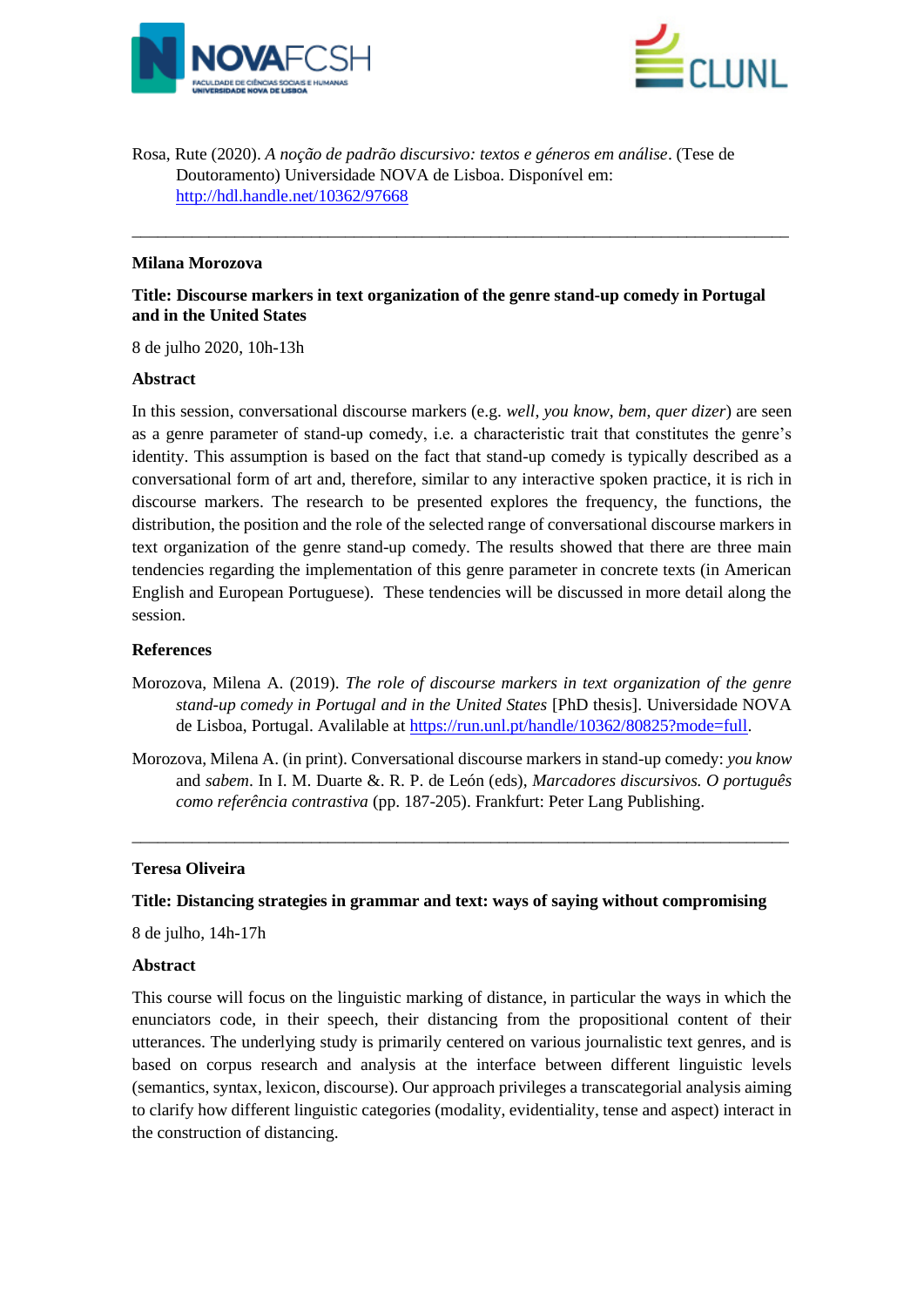



# **References**

- Oliveira, Teresa (2010). Sobre a construção inferencial do conhecimento a partir de três verbos de percepção sensorial. *XXVI Encontro Nacional da Associação Portuguesa de Linguística. Textos Seleccionados*. Lisboa: Associação Portuguesa de Linguística, 460- 474.
- Oliveira, Teresa (2015). Between evidentiality and epistemic modality: The case of the future and the conditional in European Portuguese. *Belgian Journal of Linguistics* 29, 101-122.

\_\_\_\_\_\_\_\_\_\_\_\_\_\_\_\_\_\_\_\_\_\_\_\_\_\_\_\_\_\_\_\_\_\_\_\_\_\_\_\_\_\_\_\_\_\_\_\_\_\_\_\_\_\_\_\_\_\_\_\_\_\_\_\_\_\_\_\_\_\_\_\_\_\_\_\_\_

## **Joana Batalha**

## **Title: Language awareness and reading and writing skills**

9 de julho 2020, 10h-13h

### **Abstract**

In this session, two research projects in educational linguistics will be presented, both focusing on relations between language awareness and reading and writing skills in L1 Portuguese. The first project (Relations between Explicit Knowledge of Language and Reading: Comprehension of Referential Dependencies in Basic Education) was concluded in 2018 and consisted of a pre/posttest study that aimed at (i) pre-assessing 91 students' ability to comprehend referential dependencies in reading tasks at different stages (grades 4, 6 and 8), (ii) proposing a teaching intervention to develop language awareness about referential dependencies and, more specifically, to develop strategies to identify antecedents of pronouns (grade 4) and (iii) assessing the effects of the teaching intervention on the ability to comprehend referential dependencies (grade 4).

The second project - PIPALE (Preventive Intervention Project for the Learning of Reading and Writing) - is an ongoing project involving 594 children (aged 5 to 7) with the following general aims: (i) assessing language awareness (at phonological and syntactic levels) of pre-readers and beginning readers and (ii) supporting pre-school and primary schools teachers in a teaching intervention that promotes the development of language awareness in relation to reading and writing skills.

### **References**

- Batalha, Joana (2018). *Relações entre conhecimento explícito da língua e a competência de leitura. Compreensão de dependências referenciais no ensino básico*. PhD dissertation. Universidade Nova de Lisboa. [http://hdl.handle.net/10362/43439.](http://hdl.handle.net/10362/43439)
- Batalha, Joana (2019). "From grammar to reading: a study on referential dependencies". *Bellaterra Journal of Teaching & Learning Language & Literature* 12 (2): 60-77.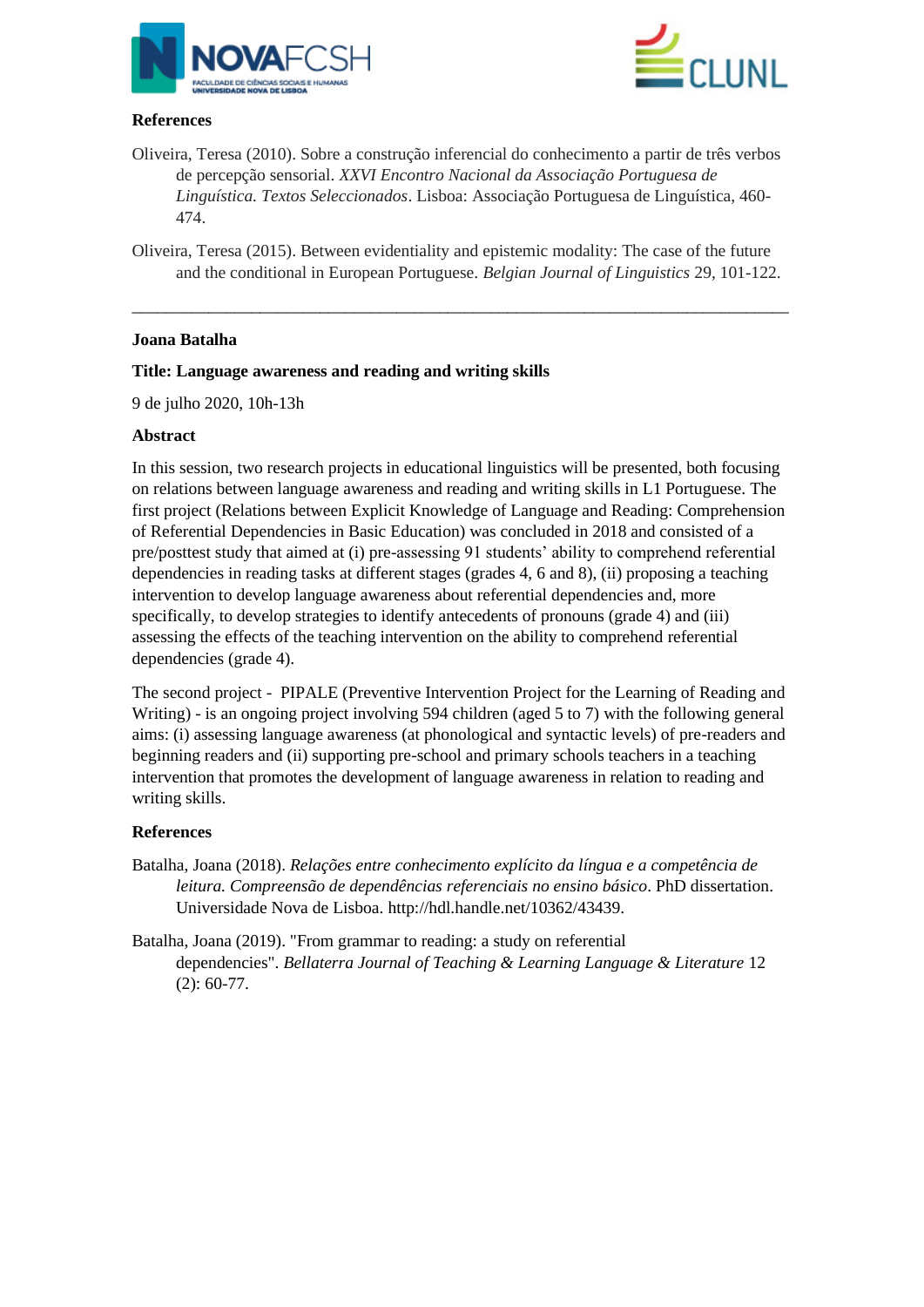



# **Joana Teixeira**

**Title: The syntax-discourse interface: A problem area in L2 acquisition and in L2 teaching?**

\_\_\_\_\_\_\_\_\_\_\_\_\_\_\_\_\_\_\_\_\_\_\_\_\_\_\_\_\_\_\_\_\_\_\_\_\_\_\_\_\_\_\_\_\_\_\_\_\_\_\_\_\_\_\_\_\_\_\_\_\_\_\_\_\_\_\_\_\_\_\_\_\_\_

9 de julho 2020, 14h-17h

# **Abstract**

This talk will address three questions which have been the focus of much debate in the field of second language (L2) acquisition over the past two decades: (i) Are phenomena involving a grammar-external interface like the syntax-discourse interface an area of permanent divergence in L2 acquisition? (ii) Are core syntactic phenomena and phenomena involving grammarinternal interfaces easier for all L2 learners than phenomena involving the syntax-discourse interface? (iii) Can explicit grammar teaching promote the acquisition of phenomena that are hard at near-native and / or advanced stages? These questions will be discussed on the basis of the results of a series of studies conducted by Teixeira (2018, 2019) on the acquisition and teaching of subject-verb inversion in L2 English.

## **References**

Teixeira, Joana (2018). *L2 acquisition at the interfaces: Subject-verb inversion in L2 English and its pedagogical implications*. (PhD thesis), Universidade Nova de Lisboa, Portugal.

Teixeira, Joana (2019). The impact of explicit instruction on different types of linguistic properties: Syntactic vs. syntax-discourse properties*. ITL - International Journal of Applied Linguistics* (Online first). doi:https://doi.org/10.1075/itl.18022.tei

# **Miriam Aguilar**

**Title: On parsing syntactic ambiguities: the case of Relative Clauses and Pseudo Relatives**

\_\_\_\_\_\_\_\_\_\_\_\_\_\_\_\_\_\_\_\_\_\_\_\_\_\_\_\_\_\_\_\_\_\_\_\_\_\_\_\_\_\_\_\_\_\_\_\_\_\_\_\_\_\_\_\_\_\_\_\_\_\_\_\_\_\_\_\_\_\_\_\_\_\_\_\_\_

10 de julho 2020, 10h-13h

### **Abstract**

The debate over whether universal parsing mechanisms are necessary to explain sentence comprehension is clearly a fundamental one for psycholinguistics. The work I will present in this seminar focuses on the relation between syntactic ambiguity and locality. Locality is a principle of optimality that guides parsing decisions to guarantee efficient and economical structure building. One exception that has captured much attention in the psycholinguistics literature is the case of non-local preferences in Relative Clause (RC) attachment with two antecedents (e.g. Someone shot the servant of the actress that was on the balcony) reported in Spanish by Cuetos and Mitchell (1988), and extended to other languages thereafter. This finding poses a problem to the universality of parsing principles. A recent proposal (PR-first Hypothesis, Grillo & Costa, 2014) suggests that previous research neglected the availability of Pseudo Relatives (PRs), which has been mistakenly accounted as RCs given their superficial similarity. However, the structural and interpretative properties of PRs make them easier to parse, which can account for the observed non-local attachment found in a subset of languages. I will present different studies testing the predictions of this hypothesis in Spanish using offline and online eye-tracking techniques, while also looking at the interaction with aspectual properties of the embedded predicate, and the generalization of effects to the prediction/generation domain.